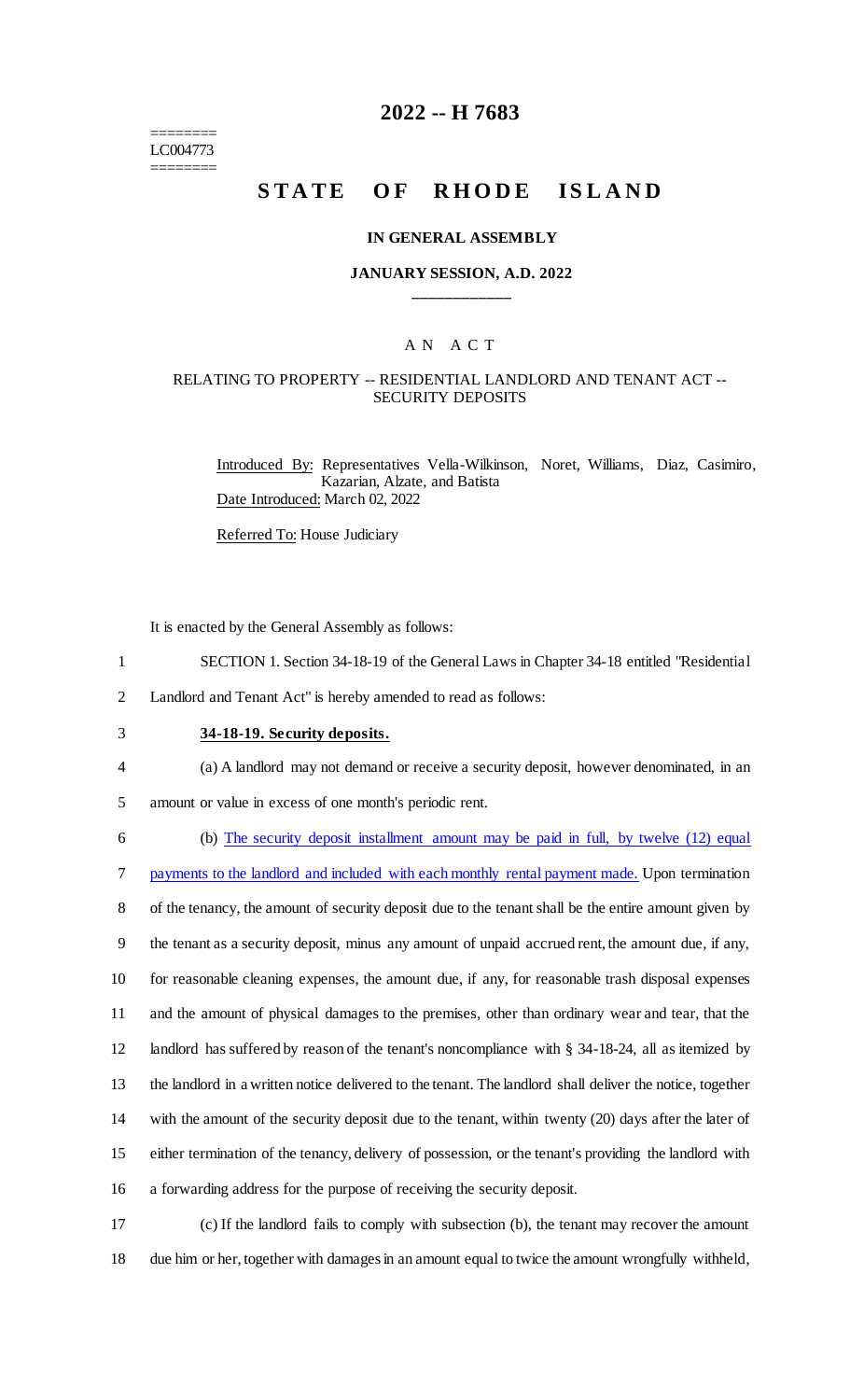- and reasonable attorney fees.
- (d) This section does not preclude the landlord or tenant from recovering other damages to which he or she may be entitled under this chapter.

 (e) This section does not preclude any landlord who rents a furnished apartment from demanding or receiving a furniture security deposit if the replacement value of the furniture being furnished by the landlord valued at the time the lease is executed is five thousand dollars (\$5,000) or greater, in which instance the landlord may charge a separate furniture security deposit of up to one month's periodic rent.

 (f) Upon termination of the tenancy, the amount of furniture security deposit due to the tenant shall be the entire amount given by the tenant as a furniture security deposit, minus the amount due, if any, for reasonable cleaning expenses and repair and the amount of physical damages to the furniture, other than ordinary wear and tear. The landlord shall deliver the notice, together with the amount of the furniture security deposit due to the tenant, within twenty (20) days after the later of either termination of the tenancy, delivery of possession, or the tenant's providing the landlord with a forwarding address for the purpose of receiving the furniture security deposit.

 (g) In the event the landlord transfers his or her interest in the premises, the holder of the landlord's interest in the premises at the time of the termination of the tenancy is bound by this section.

(h) No rental agreement shall contain any waiver of the provisions of this section.

SECTION 2. This act shall take effect upon passage.

======== LC004773 ========